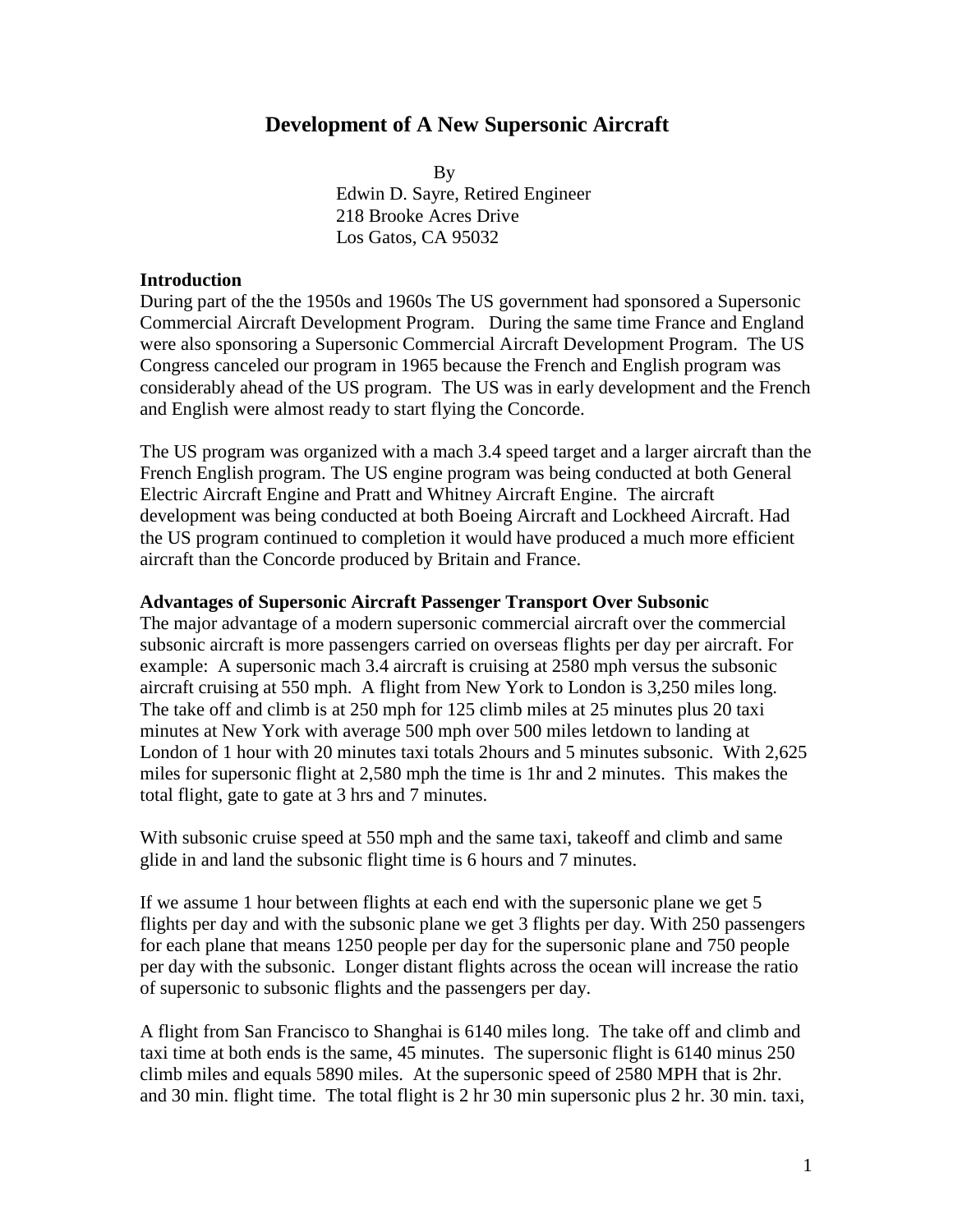takeoff and climb times making the total flight time 5 hours. This would be slightly less than 1250 passengers per day

The subsonic flight time with 5890 miles at 550 mph equals 10 hr. and 45 min. with 2hr and 30 min. taxi and climb that makes the total 13 hr and 15 min. subsonic flight time. With one hour between flights that makes less than 2 flights per day. This would be slightly less than 500 passengers per day.

The commercial supersonic aircraft with the modern engineering technology and the experience with the military supersonic aircraft will be much more efficient for long distance flights than subsonic aircraft in terms of fuel usage per passenger mile and carbon dioxide produced per passenger mile. The total operating cost for the airlines should be less per passenger mile with the supersonic aircraft.

## **The Performance of the Concorde**

The Concord flew from January 1969 to November 2003. It had a unit cost of 23 million pounds. It had a maximum speed of mach 2.2. There were 20 built and 14 in service with the airlines on across the sea flights. The Concorde was a crowded cabin airplane and expensive to operate so passengers had to pay a high price for its flights. It was not nearly as efficient as new supersonic jets can be and it was not nearly as comfortable as new supersonic commercial jets can be

# **Mach 3 + Aircraft Experience in the Military**

The SR-71 Black Bird has been a valuable experience in the supersonic aircraft technology. It made many examples of commercial flights for example New York to London in 1 hr. & 35 min. and London to Los Angeles in 3 hr. & 47 min. It is capable of flying at over 85,000 feet altitude.

The materials technology developed for the SR-71 is advanced beyond what was available for the development of the Concord. Other new military supersonic aircraft have been developed by both the US and Russia since the SR-71. New supersonic engines with supersonic fan capability have also been developed which will increase the efficiency of new supersonic transports well beyond the Concord. Advancement in materials technology going on today will provide exclusive capability to design the new plane to accommodate the structural heat and load produced by the higher than mach 3 speed. The new materials will also provide more efficient engines for the higher speed.

# **The Development Program Participants**

General Electric and Pratt and Whitney jet engine producers are very capable of developing the efficient fan-jet engines required for a dependable supersonic transport. Boeing and Lockheed are also capable of developing the safe and efficient supersonic aircraft that can provide the fast and economical service for the airlines.

# **The Economic Plan for the Supersonic Commercial Transport Aircraft**

The general average of the development of technical products is seven years. In terms of Experience we found it took an average of seven years to develop a new jet engine. It